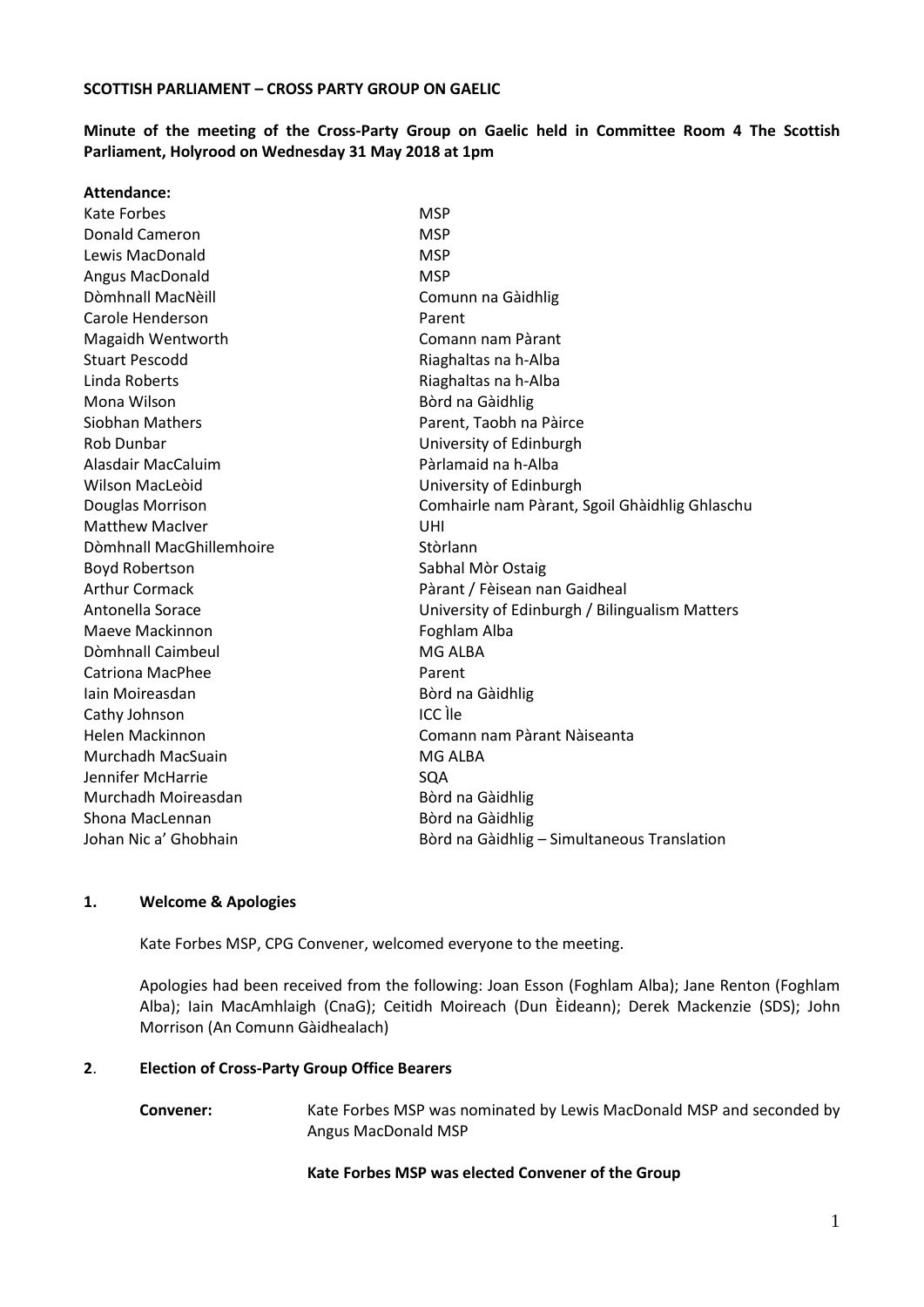# **Vice Convener:** Donald Cameron MSP was nominated by Angus MacDonald MSP and seconded by Lewis MacDonald MSP

## **Donald Cameron MSP was elected Vice-Convener of the Group**

Secretary: Angus MacDonald proposed that Bòrd na Gàidhlig that should continue in the role of providing Secretarial support to the Group. The proposal was seconded by Donald Cameron MSP

## **Bòrd na Gàidhlig agreed to continue in its role as Secretary to the Cross-Party Group**

### **3. Minute of Previous Meeting**

The Minute of the Meeting/AGM held on Wednesday 30 May 2017 was agreed. Lewis MacDonald MSP advised that his name should be added to the list of those present at the Meeting/AGM held on 30 May 2017. *This amendment has been made.*

# **4. Presentation: Shona MacLennan CEO Bòrd na Gàidhlig - Plana Cànan Nàiseanta Gàidhlig / National Gaelic Language Plan 2018 - 2023**

NOTE: Copies of this presentation are available for distribution. Please contact murchadh@gaidhlig.scot

Shona MacLennan (SML) Chief Executive of Bòrd na Gàidhlig thanked the late John MacLeod for his work and commitment to the Gaelic language and culture through his involvement in various societies and organisations such as An Comunn Gàidhealach, Bòrd na Gàidhlig and within the Edinburgh community

SML outlined the context of the National Gaelic Language Plan 2018 – 2023:

- Consultation had taken place over a 3-month period
- The plan's timescale
- The remit and responsibilities of Bòrd na Gàidhlig
- Plan was launched March 2018 by the Deputy First Minister who is extremely supportive of Gaelic
- A Gaelic Debate had taken place in the Scottish Parliament in April 2018 which included cross-party support for Gaelic and the Plan
- The style, content and layout of the Plan has been well received
- At the heart of the Plan Gaelic should be used more often, by more people and in a wider range of situations. The Plan focuses on three headings:
	- o Increasing the use of Gaelic
	- o Increasing the learning of Gaelic
	- o Promoting a positive image of Gaelic
- The Plan is for the whole of Scotland
- Communities, organisations and individuals all have a role to play
- The Islands Bill has been passed
- Lord Bracadale's review of Hate Crime Legislation includes a section on his view of Gaelic speakers as an ethnic group
- **Economic**
- and social context important for island and rural communities
- Co-operation essential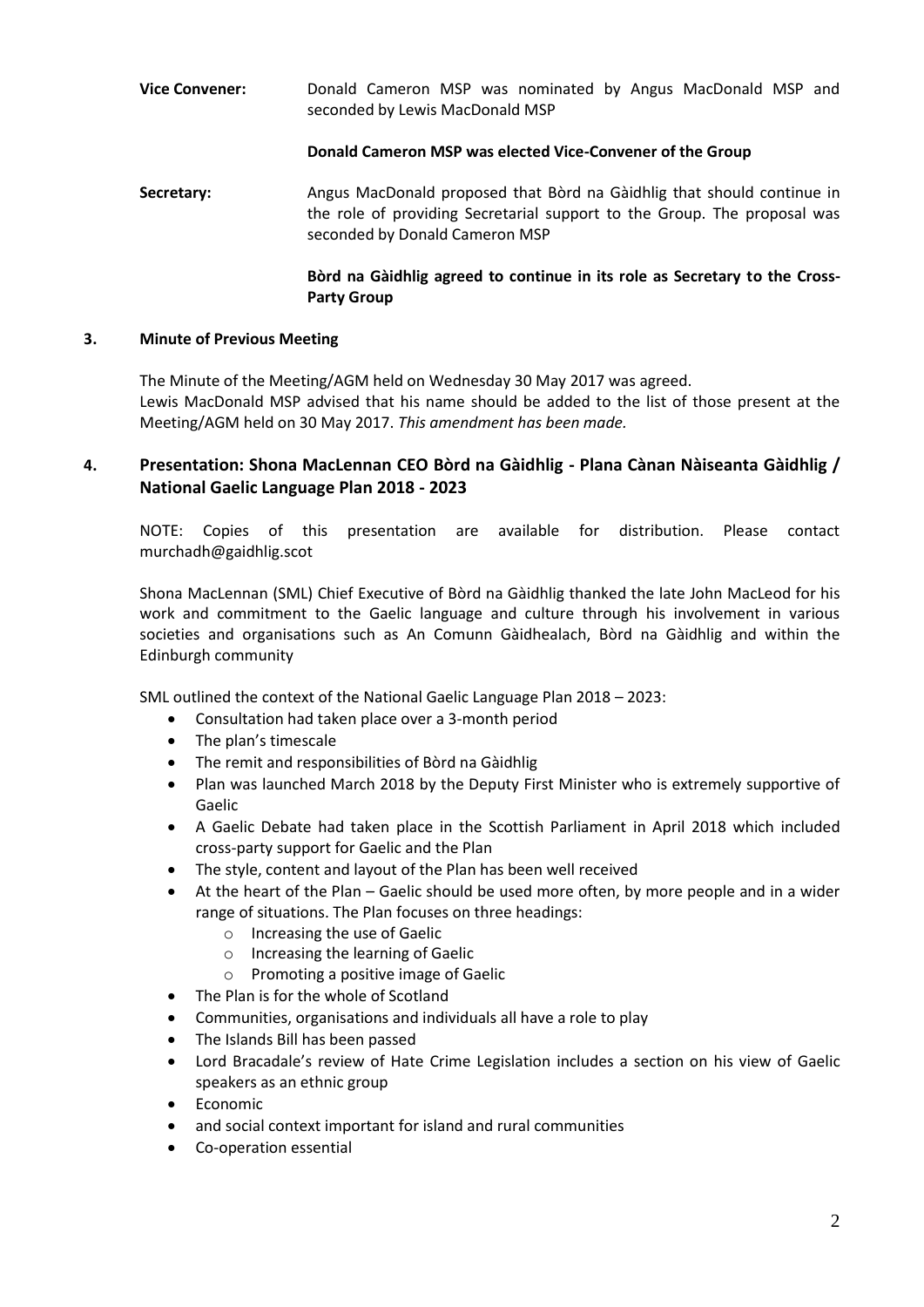National Gaelic Language Plan 2018 – 2023 priorities for progress:

- Usage most important
- Growth in GME
- Growth in Gaelic teacher numbers
- Early Years Education
- Community
- Growth in economy through use of Gaelic
- Research into barriers to Gaelic use

#### **5. Panel Debate: Gaelic Medium Education – Benefits and Opportunities**

#### **Speaker: Professor Boyd Robertson:**

Developments to date:

- Runrig formation 45 years ago
- Also establishment of Sabhal Mòr Ostaig
- Playgroups are the basis for Gaelic development
- Glasgow Gaelic School going from strength to strength
- Gaelic Medium Education has made great strides
- Also other developments such as Fèisean, Gaelic Act, National Plan, Gaelic Plans
- Most recently, a new Gaelic school in Portree

#### Challenges:

- Keeping Gaelic alive in communities where it is spoken eg Islay, Lewis
- Importance of employment economy and culture
- New Gaelic communities on-line
- Teacher shortages
- Gaelic standards not as high as they should be
- Reduced numbers of students coming to eg SMO  $-$  through the impact of changes brought in by Curriculum for Excellence

Policy makers/politicians must act – Education Bill going through Parliament – Scheme of Specific Grants very successful

Universities/colleges offering places for students

Head Teachers getting more powers eg RIC's – Gaelic needs to be protected

He suggested that the Local Authorities network could be a RIC for Gaelic education.

Online opportunities should be developed, and there is more need for pupils to be taught history of Gaelic and the Gaels

#### **Speaker: Arthur Cormack – Parent / CEO Fèisean nan Gàidheal**

- A parent / Fèisean nan Gàidheal informal education / Trustee of SMO
- Agree with Prof Robertson re progress
- Parental resolve is important re GME demand but need to fight
- Member of Comann nam Pàrant brings parents together
- Highland Council Portree parents fight to get Gaelic school 10 years too long
- Some parents for Gaelic school / some not
- Numbers are rising as a result of parental demand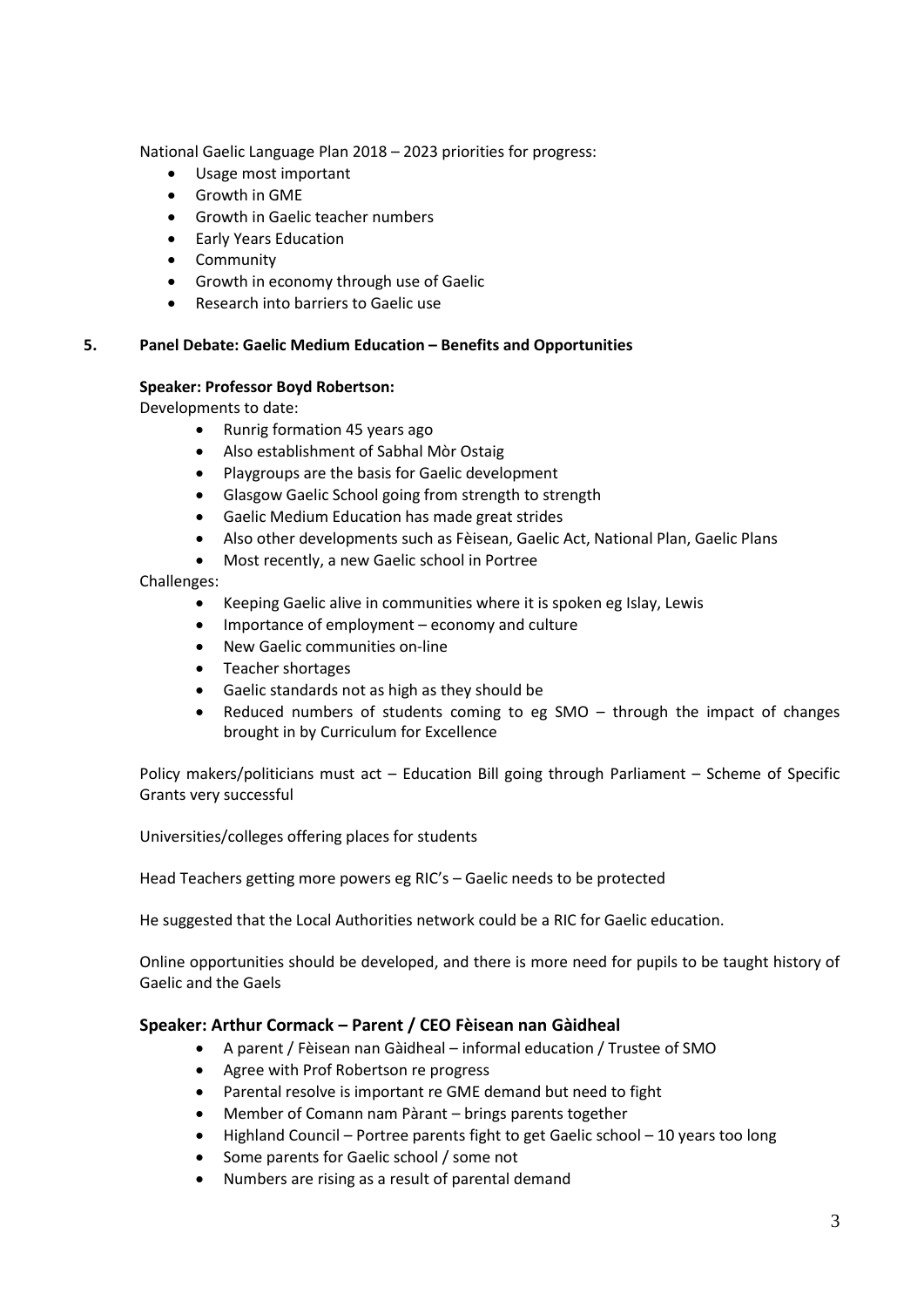- No difficulties so far with teacher shortage in new school
- All parents agreed to move children to new school
- Was vital that parents kept going
- Need to revisit Gaelic for Learners not getting opportunities as before and very important to support learners

Reasons for hope/optimism:

- Teachers being taught through Gaelic eg University of Edinburgh and Sabhal Mòr Ostaig
- Language skills of young people and teachers

There is a need to review the priorities for Gaelic, for example why is there no STEM-type bursary for Gaelic teachers?

Disappointing sometimes that Gaelic respondents to Bills do not get a hearing such as happened with the recent Education Bill

# **Speaker: Douglas Morrison – Parent and Chair, Parent Council - Glasgow Gaelic School**

NOTE: Copies of this presentation are available for distribution. Please contact [murchadh@gaidhlig.scot](mailto:murchadh@gaidhlig.scot)

- Sgoil Ghàidhlig Ghlaschu the first 3-18 Gaelic school in the world
- Glendale open 2 years now full
- Need for a  $3^{rd}$  school discussions with Glasgow City Council re Cartvale location
- Opportunities in Glasgow:
	- $\circ$  2 languages immersion and culture
	- $\circ$  80 out 0f 100 coming new to Gaelic with no Gaelic in the family
	- o Glasgow performing very well in league tables

Challenges:

- Teacher numbers where are they coming from
- Progress comes from parent power
- Changes in education which affect Gaelic eg Education Bill
- Glasgow growth need for more schools to meet demand where will funds come from
- Need to look at adult fluency

## **Speaker: Professor Antonella Sorace – Edinburgh University / Bilingualism Matters**

NOTE: Copies of this presentation are available for distribution. Please contact [murchadh@gaidhlig.scot](mailto:murchadh@gaidhlig.scot)

- Not necessarily the case that multi-lingual families will lead to multi-lingual children children need to hear the language
- Languages die if children don't learn them
- Need to know what's working in Education and what's not
- What children need in the family exposure to the language/variety of speakers
- Language learning at school teachers should trained / results should be measured
- Bilingualism vital for the transmission of a minority language across generations
- Language policy and intervention are often disconnected from the communities of speakers
- Enabling language revitalisation Making the language 'real' for children as part of everyday life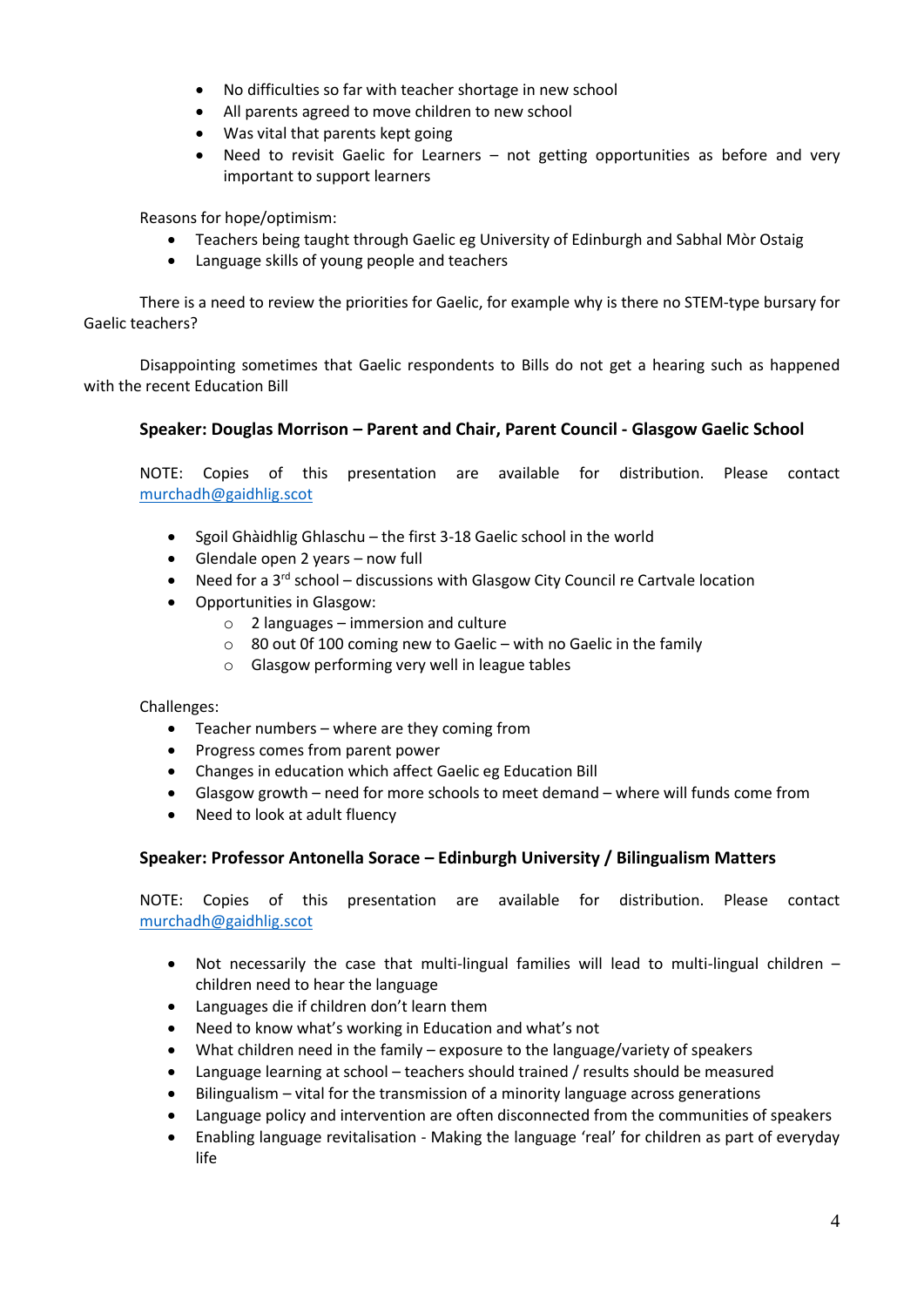• Bilingualism Matters – Areas of Engagement – Language learning in pre-school and primary school years / bilingualism and migration / maintenance of regional minority languages / language learning over the lifespan

### **The Convener thanked all panel members who made presentations and opened the meeting to the floor.**

Donald Cameron MSP asked with regard to the Education Bill what can MSPs do to flag up concerns?

#### Douglas Morrison

- o Signal the concerns of the parents
- o Concerned that power for Head Teachers cuts across Local Authority representatives eg Gaelic teachers v English teachers
- o RICs have been given the remit for improving attainment but there is no mention of Gaelic education within RICs, therefore it could fall off the agenda.

#### Arthur Cormack

 $\circ$  Consultations – aware of Gaelic concerns being raised but there is no notice being taken of them.

### Angus MacDonald MSP

- o Inter-authority Group on Gaelic is there? a role for this group to highlight concerns?
- o How does the Local Authority Inter-Authority Group feed in to the work of Government?

#### Boyd Robertson

o The Inter Authority Standing Group gave voice to Gaelic education, and Stòrlann came out of that group.

#### Shona MacLennan

o Stòrlann and Fèisean nan Gàidheal, as well as Bòrd na Gàidhlig, and others had responded to Education Bill consultation

## Matthew MacIver

- $\circ$  20<sup>th</sup> Century models of education to meet 21<sup>st</sup> Century challenges
- o Agreed there is need for a new look at education
- o Very interesting and enjoyable session

#### Carole Henderson

- o Been attending the Cross-Party Group since November 2011
- o Same issues being raised nothing has changed
- o Lots of talk but no action
- o Nothing has reached the children since 2011
- o Getting treated worse now than ever before
- $\circ$  Concerned re new 3<sup>rd</sup> school in Glasgow teachers not available for other schools
- o GME IN Secondary schools does not exist not enough subjects/teachers

Shona MacLennan outlined some of the developments which have taken place in recent years and but agreed there were challenges and need for greater development.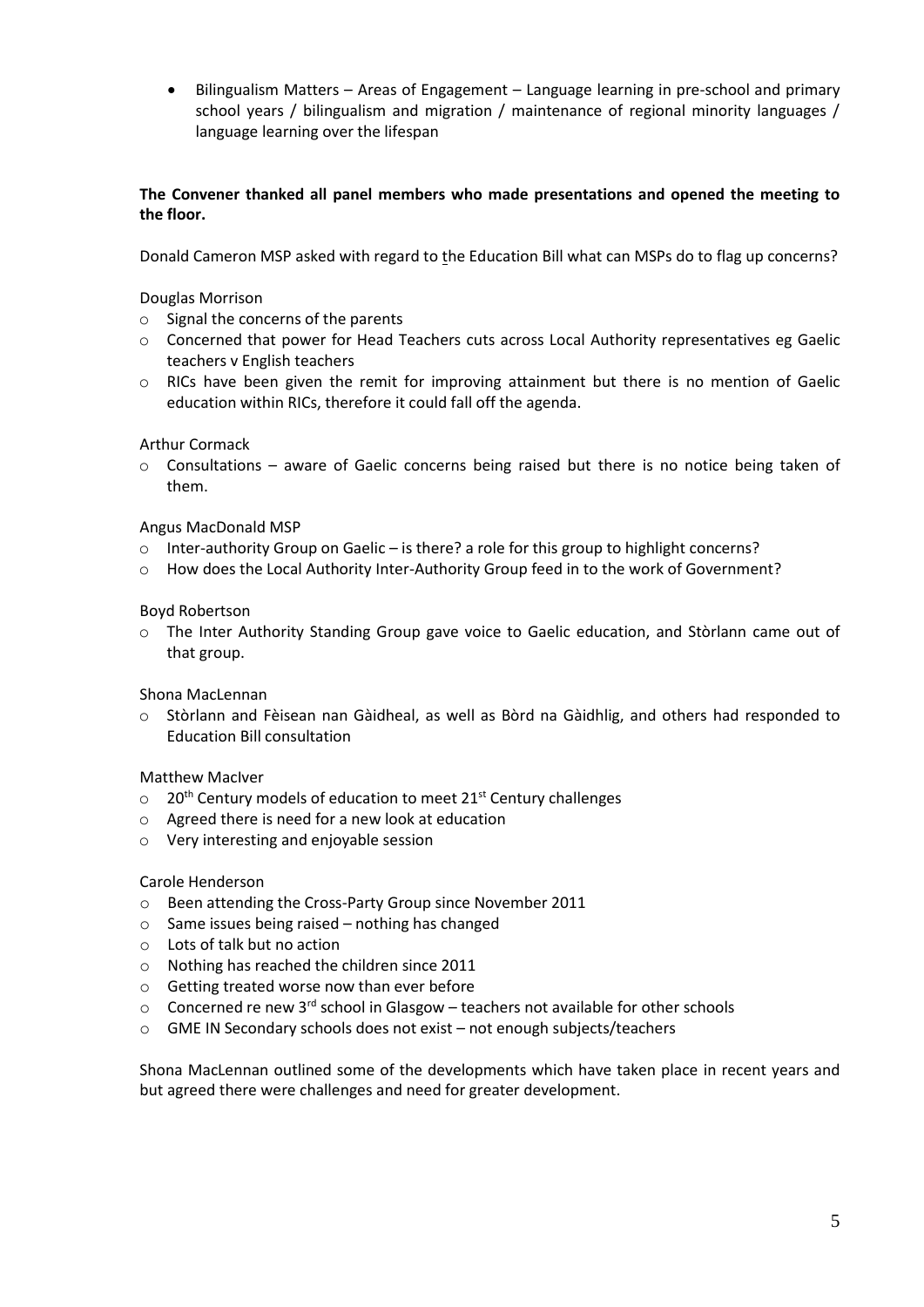Arthur Cormack

- o Depends where you are re your experience
- o Definite lack of cover in schools
- $\circ$  Plenty Primary school teachers by personal choice, they don't necessarily want to go where there are vacancies.
- o e-Sgoil is very useful as a means to fill a gap.
- o Should write to John Swinney regarding concerns on the Bill.

The Convener gave her apologies as she had to attend another meeting at this point, and asked Shona MacLennan to continue the meeting.

#### Douglas Morrison

- o Agree with Arthur teachers are there but not in the right places
- o Solutions are in our communities next generation of teachers need for engagement
- $\circ$  Education reforms Gaelic schools had responded to consultation no engagement with Gaelic community

#### Boyd Robertson

- o Had written to the Minister seeking a meeting re the Education Bill and the dangers for Gaelic
- $\circ$  There is an urgency to this as the Education Bill is progressing through Parliament
- o Research required into subjects

#### Catriona MacPhee

o Quotas are a barrier into education

#### Boyd Robertson

- o Not too aware of what happens in Universities eg Strathclyde
- o What is the role of the GTCS?

#### Matthew MacIver

o Other countries are looking at Scotland re high standards

Dòmhnall MacGhillemhoire

- o National strategy / vision re Gaelic in High Schools required
- o Stòrlann provides strong support re resources

### **6. AOCB**

Shona MacLennan on behalf of the Convener and the Cross-Party Group members expressed sadness at the passing of John MacLeod at the beginning of the year and a letter was to be sent to Mrs MacLeod and the family on behalf of the Group.

Carole Henderson

- $\circ$  Teachers post-training and living in the Outer Hebrides not being eligible for Distant Islands Allowance if they come from the islands to the mainland.
- o Teachers of specific subjects require a Gaelic certificate
- o There is a shortage of long-term employment on the islands

Stuart Pescodd responded to points raised by Carole Henderson

- $\circ$  There is a need for the teachers to discuss with representatives from GLAN and COSLA.
- o Need to be GTC Registered

Mona Wilson responded to points raised by Carole Henderson